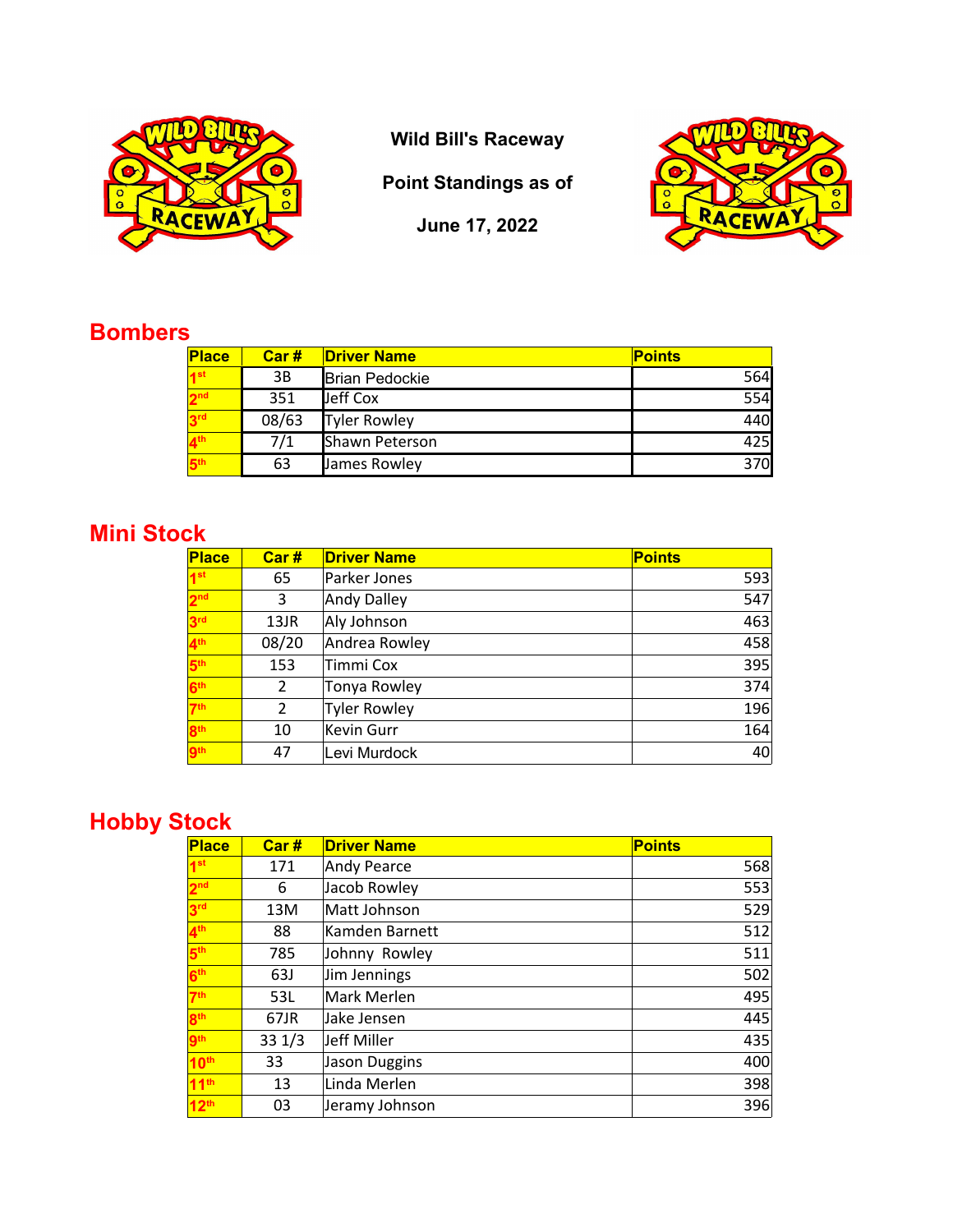| 13 <sup>th</sup> | 14X | CJ Thorne        | 320 |
|------------------|-----|------------------|-----|
| 14 <sup>th</sup> | 3   | Jeremy Birch     | 317 |
| 15 <sup>th</sup> | 50  | Rob Beagley      | 228 |
| 16th             | 32  | <b>Ron Means</b> | 127 |
| 17 <sup>th</sup> | 105 | Brennon Bradley  | 115 |

#### **IMCA Hobby Stock**

| <b>Place</b>     | Car#  | <b>Driver Name</b>     | <b>Points</b> |
|------------------|-------|------------------------|---------------|
| 1 <sup>st</sup>  | 171   | <b>Andy Pearce</b>     | 116           |
| 2 <sup>nd</sup>  | 6     | Jacob Rowley           | 113           |
| 3 <sup>rd</sup>  | 13M   | Matt Johnson           | 107           |
| $4^{\text{th}}$  | 88    | Kamden Barnett         | 104           |
| 5 <sup>th</sup>  | 63J   | Jim Jennings           | 102           |
| 6 <sup>th</sup>  | 53L   | Mark Merlen            | 100           |
| 7 <sup>th</sup>  | 331/3 | Jeff Miller            | 95            |
| 8 <sup>th</sup>  | 67JR  | Jake Jensen            | 94            |
| 9th              | 13    | Linda Merlen           | 85            |
| 10 <sup>th</sup> | 03    | Jeramy Johnson         | 84            |
| 11 <sup>th</sup> | 33    | Jason Duggins          | 80            |
| 12 <sup>th</sup> | 785   | Johnny Rowley          | 71            |
| 13 <sup>th</sup> | 14X   | CJ Thorne              | 67            |
| 14 <sup>th</sup> | 3     | Jeremy Birch           | 65            |
| 15 <sup>th</sup> | 50    | <b>Rob Beagley</b>     | 56            |
| 16 <sup>th</sup> | 785   | <b>Bob Rowley</b>      | 33            |
| 17 <sup>th</sup> | 106   | <b>Brennon Bradley</b> | 29            |
| 18 <sup>th</sup> | 32    | Ron Means              | 28            |

### **Stock Cars**

| <b>Place</b> | Car # | <b>IDriver Name</b> | <u> Points</u> |
|--------------|-------|---------------------|----------------|
|              |       | 11 Catherine Medler | 450I           |
|              |       | 8 John Grandjean    | 150            |

#### **WBR 305 Mods**

| <b>Place</b>     | Car#       | <b>Driver Name</b>    | <b>Points</b> |
|------------------|------------|-----------------------|---------------|
| 1 <sup>st</sup>  | 39         | <b>Larry Thomas</b>   | 593           |
| 2 <sub>nd</sub>  | 69         | Phillip Oliver        | 500           |
| 3 <sup>rd</sup>  | 23         | Corey Roddam          | 443           |
| 4 <sup>th</sup>  | 58         | <b>Austin Miller</b>  | 437           |
| 5 <sup>th</sup>  | <b>39J</b> | Jaydun Thomas         | 395           |
| 6 <sup>th</sup>  | 99         | Kagen Cook            | 360           |
| 7 <sup>th</sup>  | 39D        | <b>Dillion Thomas</b> | 355           |
| 8 <sup>th</sup>  | 13M        | Matt Johnson          | 353           |
| <b>gth</b>       | 30N        | <b>Andy Nelson</b>    | 333           |
| 10 <sup>th</sup> | 147        | Jeff Miller           | 319           |